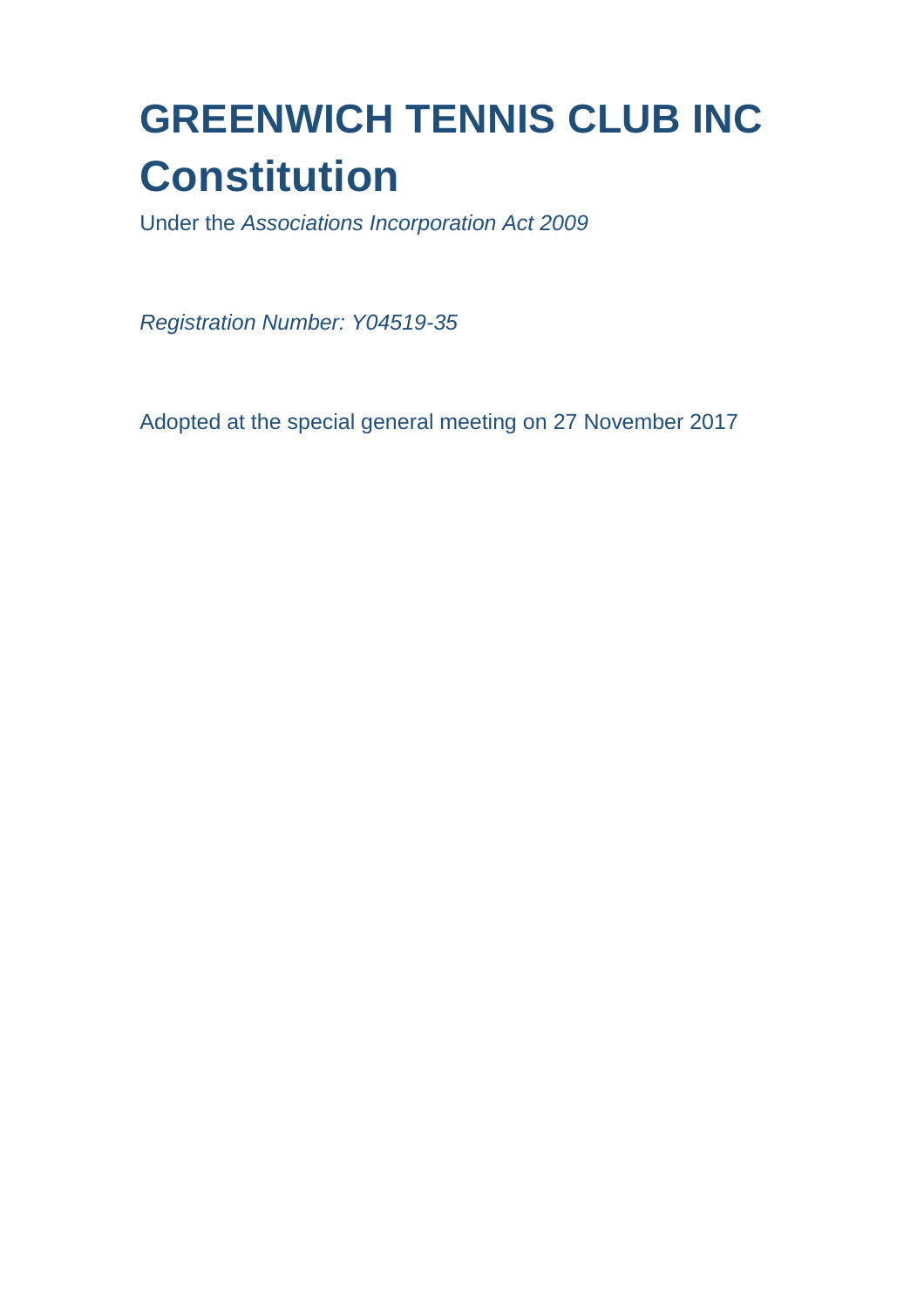# **Contents**

| <u>Part 1</u>                                                              | <b>Preliminary</b>                                                                                                                                                                                                                                                                                                                                                                     | 3                                                                             |
|----------------------------------------------------------------------------|----------------------------------------------------------------------------------------------------------------------------------------------------------------------------------------------------------------------------------------------------------------------------------------------------------------------------------------------------------------------------------------|-------------------------------------------------------------------------------|
| 1                                                                          | <b>Definitions</b>                                                                                                                                                                                                                                                                                                                                                                     | 3                                                                             |
|                                                                            | <b>Part 2 Membership</b>                                                                                                                                                                                                                                                                                                                                                               | 4                                                                             |
| $\overline{2}$<br>3<br>4<br>5<br>6<br>7<br>8<br>9<br>10<br>11<br>12        | Membership generally<br>Application for membership<br>Cessation of membership<br>Membership entitlements not transferable<br>Resignation of membership<br>Register of members<br>Fees and subscriptions<br>Members' liabilities<br><b>Resolution of disputes</b><br>Disciplining of members<br>Right of appeal of disciplined member                                                   | 4<br>4<br>5<br>5<br>5<br>5<br>6<br>6<br>6<br>$\overline{7}$<br>$\overline{7}$ |
|                                                                            | <b>Part 3 The committee</b>                                                                                                                                                                                                                                                                                                                                                            | 9                                                                             |
| 13<br>14<br>15<br>16<br>17<br>18<br>19<br>20<br>21<br>quorum<br>22<br>23   | Powers of the committee<br>Composition and membership of committee<br>Election of committee members<br>Secretary<br>Treasurer<br>Casual vacancies<br>Removal of committee members<br>Committee meetings and quorum<br>Appointment of association members as committee members to constitute<br>Use of technology at committee meetings<br>Delegation by committee to sub-committee     | 9<br>9<br>9<br>10<br>10<br>11<br>11<br>11<br>12<br>12<br>13                   |
| 24                                                                         | Voting and decisions                                                                                                                                                                                                                                                                                                                                                                   | 13                                                                            |
|                                                                            | <b>Part 4 General meetings</b>                                                                                                                                                                                                                                                                                                                                                         | 14                                                                            |
| 25<br>26<br>27<br>28<br>29<br>30<br>31<br>32<br>33<br>34<br>35<br>36<br>37 | Annual general meetings - holding of<br>Annual general meetings - calling of and business at<br>Special general meetings - calling of<br><b>Notice</b><br>Quorum for general meetings<br>Presiding member<br>Adjournment<br>Making of decisions<br>Special resolutions<br>Voting<br>Proxy votes not permitted<br>Postal or electronic ballots<br>Use of technology at general meetings | 14<br>14<br>14<br>15<br>15<br>16<br>16<br>16<br>17<br>17<br>17<br>17<br>17    |
|                                                                            | <b>Part 5 Miscellaneous</b>                                                                                                                                                                                                                                                                                                                                                            | 18                                                                            |
| 38<br>39<br>40<br>41<br>42<br>43<br>44<br>45<br>46<br>47<br>48             | Insurance<br>Funds - source<br>Funds - management<br>Association is non-profit<br>Distribution of property on winding up of association<br>Change of name, objects and constitution<br>Custody of books etc<br>Inspection of books etc<br>Service of notices<br>Financial year<br>Auditor                                                                                              | 18<br>18<br>18<br>18<br>18<br>19<br>19<br>19<br>19<br>20<br>20                |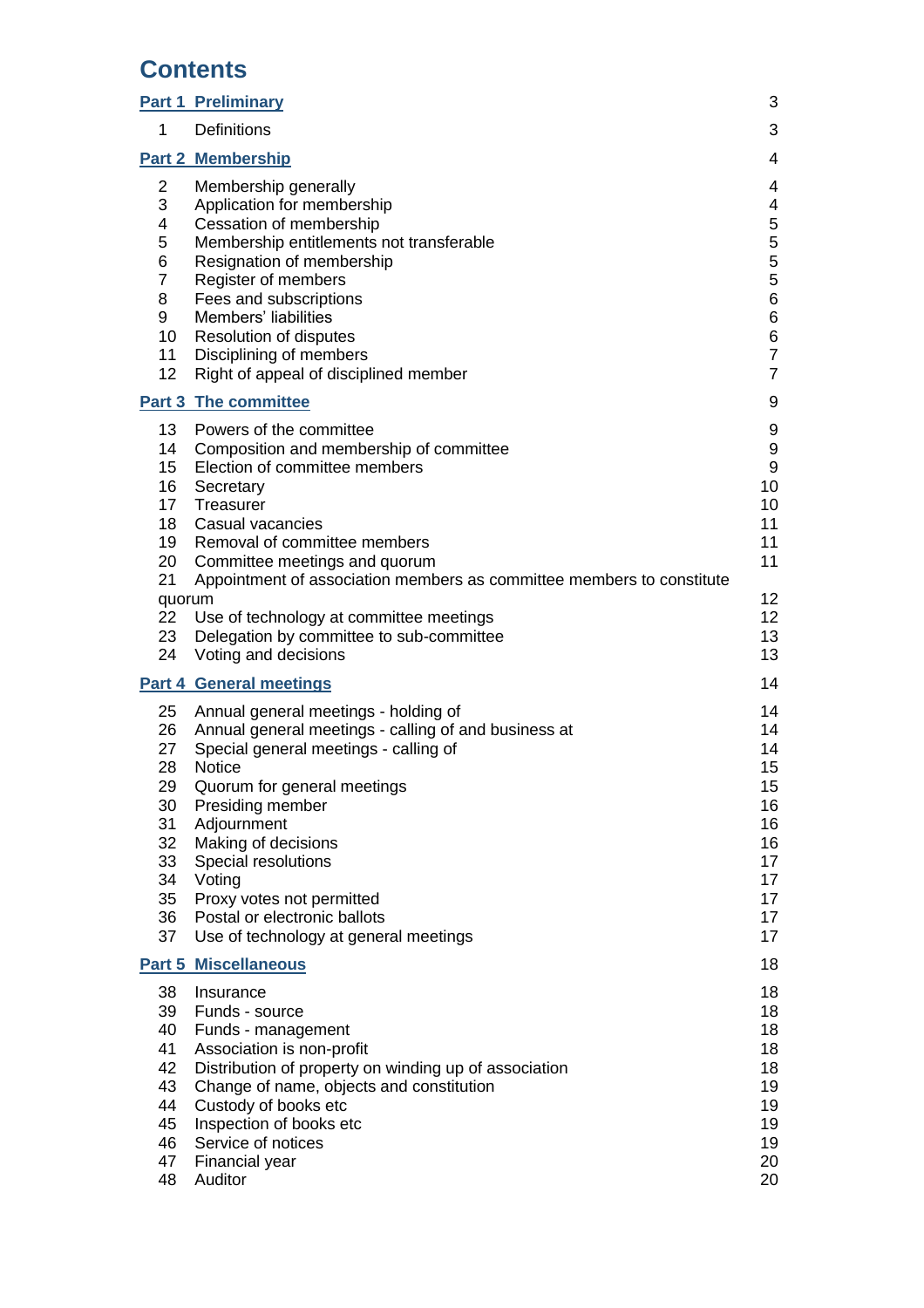# **Part 1 Preliminary**

#### **1 Definitions**

(1) In this constitution:

*ordinary committee member* means a member of the committee who is not an office-bearer of the association.

*membership secretary* means:

(a) the person who the committee has resolved to be the membership secretary of the association, or

(b) if no such resolution - the secretary of the association.

#### *secretary* means:

(a) the person holding office under this constitution as secretary of the association, or

(b) if no person holds that office - the public officer of the association.

*special general meeting* means a general meeting of the association other than an annual general meeting.

*the Act* means the *Associations Incorporation Act 2009*.

*the Regulation* means the *Associations Incorporation Regulation 2016.*

(2) In this constitution:

(a) a reference to a function includes a reference to a power, authority and duty, and

(b) a reference to the exercise of a function includes, if the function is a duty, a reference to the performance of the duty.

(3) The provisions of the *Interpretation Act 1987* apply to and in respect of this constitution in the same manner as those provisions would so apply if this constitution were an instrument made under the Act.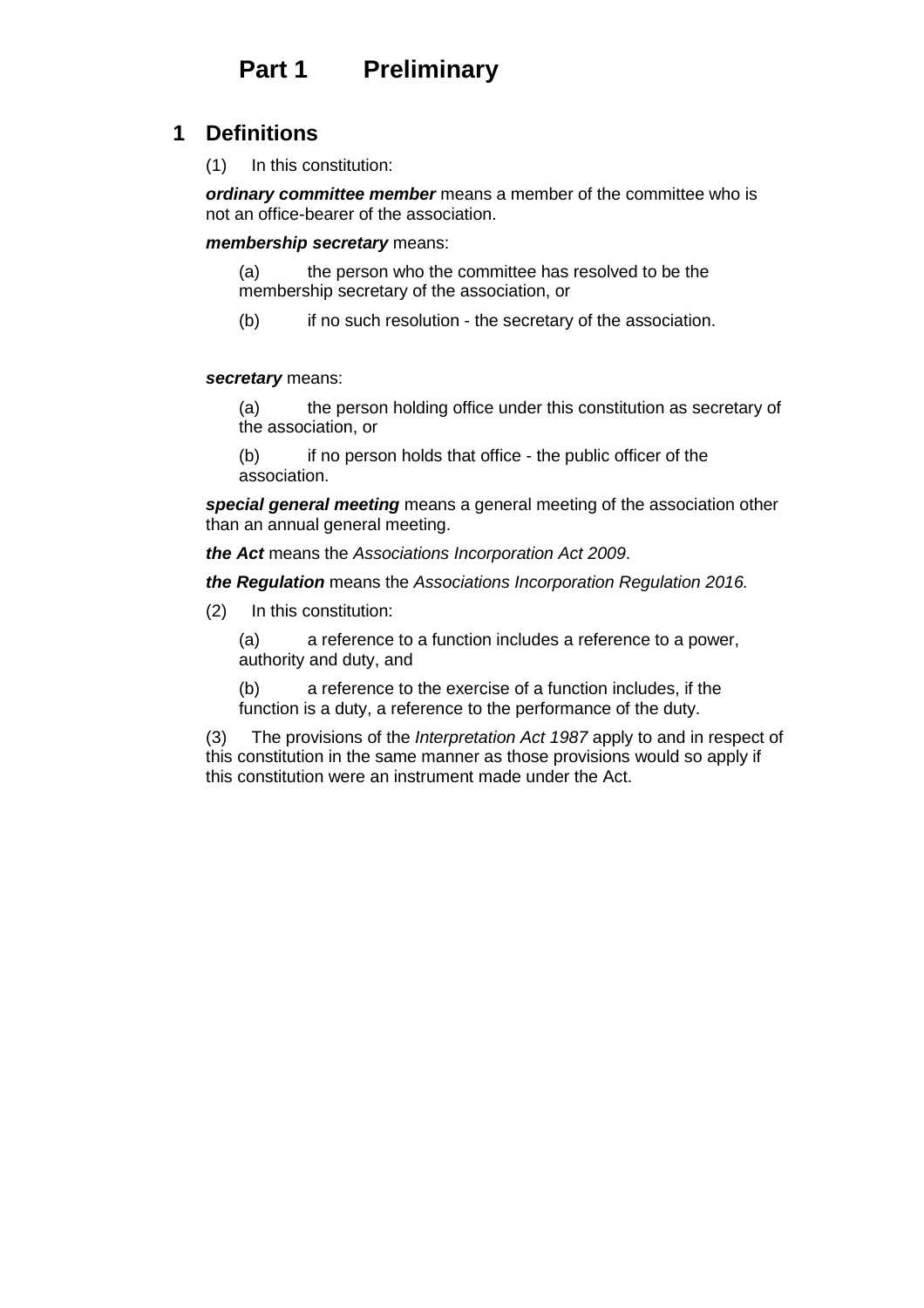# **Part 2 Membership**

# **2 Membership generally**

- (1) There are six types of members, namely:
	- (a) ordinary adult members,
	- (b) graded junior members,
	- (c) junior members,
	- (d) life members,
	- (e) honorary members, or
	- (f) any other type of member as resolved by the committee.

(2) The committee has the power to resolve what is required for each type of member.

(3) A person is eligible to be a member of the association if:

(a) the person is a natural person, and

(b) the person has applied and been approved for membership of the association in accordance with clause 3.

- (4) A person is taken to be a member of the association if:
	- (a) the person is a natural person, and
	- (b) the person was:

(i) in the case of an unincorporated body that is registered as the association - a member of that unincorporated body immediately before the registration of the association, or

(ii) in the case of an association that is amalgamated to form the relevant association - a member of that other association immediately before the amalgamation, or

(iii) in the case of a registrable corporation that is registered as an association - a member of the registrable corporation immediately before that entity was registered as an association.

(5) A person is taken to be a member of the association if the person was one of the individuals on whose behalf an application for registration of the association under section 6 (1) (a) of the Act was made.

(6) The committee may elect as a life member any person who has rendered distinguished service to the association. A life member will not pay any fee and is entitled to vote at annual and special general meetings of the association.

(7) The committee may elect as an honorary member any person who has rendered distinguished service to the association or to tennis generally or in the community. An honorary member will not pay any fee and is not entitled to vote at annual and special general meetings of the association.

# **3 Application for membership**

(1) An application by a person for membership of the association:

(a) must be made in writing (including by email or other electronic means, if the committee so determines) in the form determined by the committee, and

(b) must be lodged (including by electronic means, if the committee so determines) with the membership secretary of the association.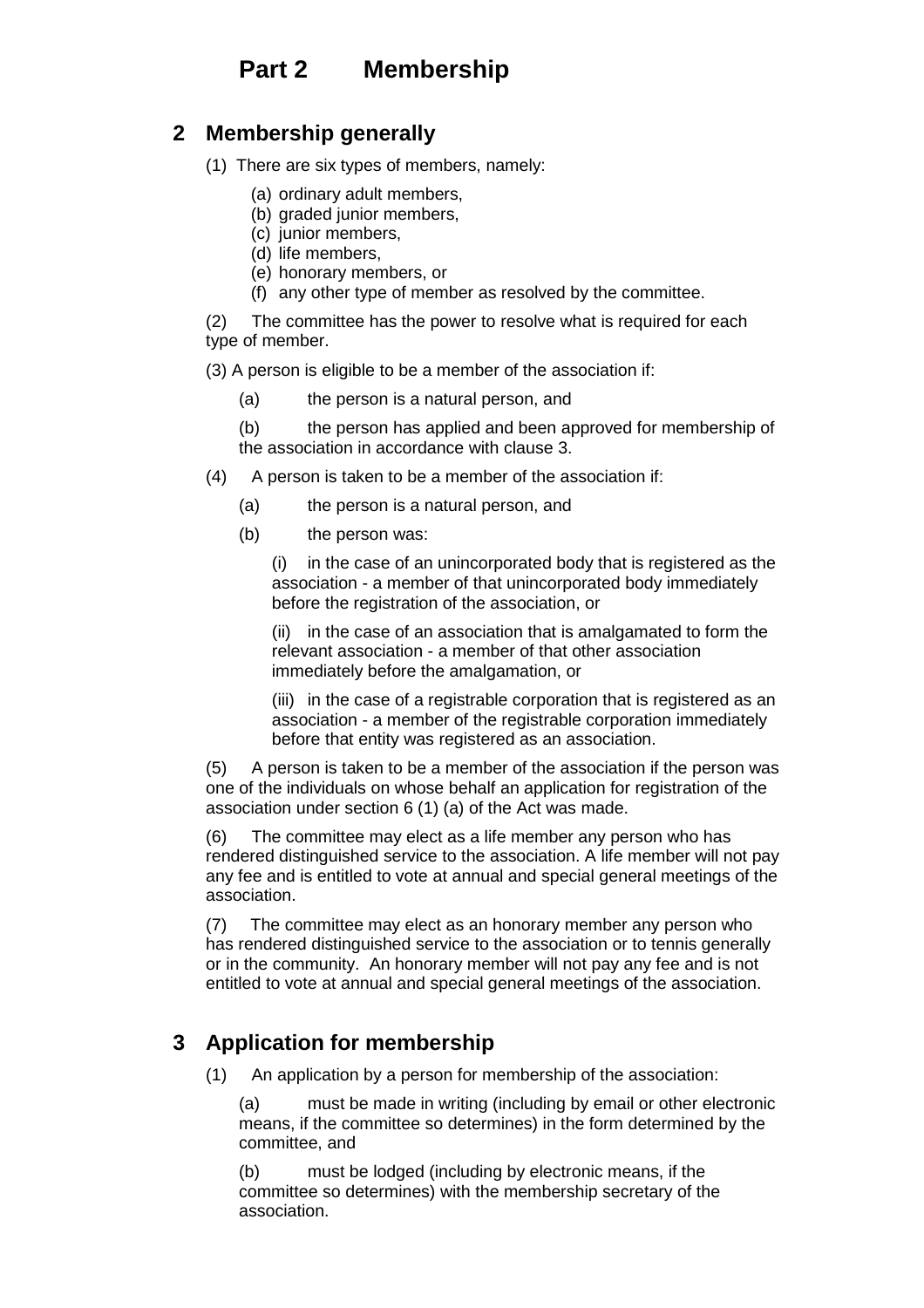(2) As soon as practicable after receiving an application for membership, the membership secretary must refer the application to the committee, which is to determine whether to approve or to reject the application.

(3) As soon as practicable after the committee makes that determination, the membership secretary must:

(a) notify the applicant in writing (including by email or other electronic means, if the committee so determines) that the committee approved or rejected the application (whichever is applicable), and

(b) if the committee approved the application, request the applicant to pay (within the period of 28 days after receipt by the applicant of the notification) the sum payable under this constitution by a member as entrance fee and annual subscription.

(4) The membership secretary must, on payment by the applicant of the amounts referred to in subclause (3) (b) within the period referred to in that provision, enter or cause to be entered the applicant's name in the register of members and, on the name being so entered, the applicant becomes a member of the association.

#### **4 Cessation of membership**

A person ceases to be a member of the association if the person:

- (a) dies, or
- (b) resigns membership, or
- (c) is expelled from the association, or

(d) fails to pay the annual membership fee under clause 8 (2) within 3 months after the fee is due.

#### **5 Membership entitlements not transferable**

A right, privilege or obligation which a person has by reason of being a member of the association:

> (a) is not capable of being transferred or transmitted to another person, and

(b) terminates on cessation of the person's membership.

#### **6 Resignation of membership**

(1) A member of the association may resign from membership of the association by first giving to the membership secretary written notice of at least 1 month (or any other period that the committee may determine) of the member's intention to resign and, on the expiration of the period of notice, the member ceases to be a member.

(2) If a member of the association ceases to be a member under subclause (1), and in every other case where a member ceases to hold membership, the membership secretary must make an appropriate entry in the register of members recording the date on which the member ceased to be a member.

# **7 Register of members**

(1) The membership secretary must establish and maintain a register of members of the association (whether in written or electronic form) specifying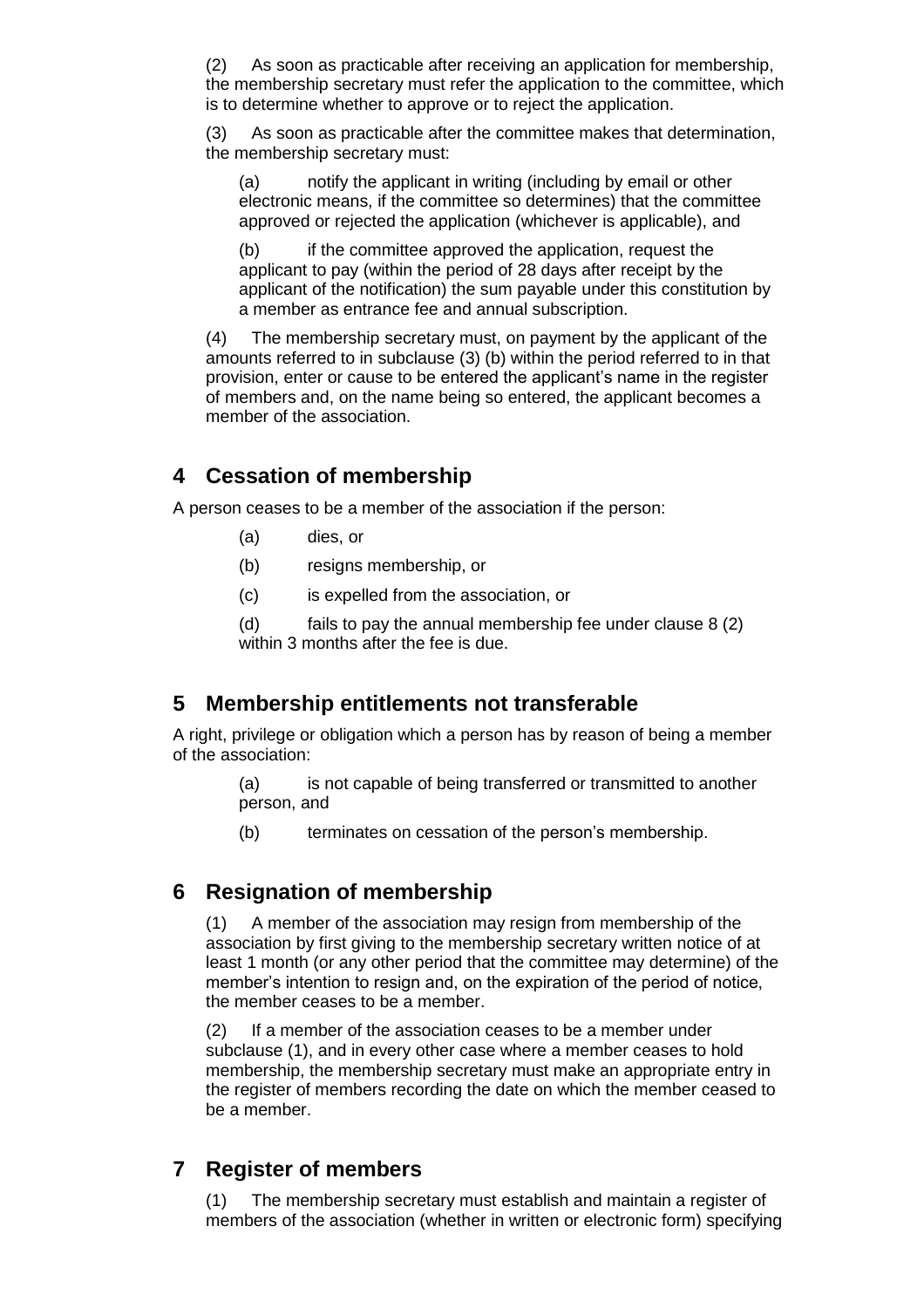the name and postal, residential or email address of each person who is a member of the association together with the date on which the person became a member.

(2) The register of members must be kept in New South Wales:

(a) at the main premises of the association, or

(b) if the association has no premises, at the association's official address.

(3) The register of members must be open for inspection, free of charge, by any member of the association at any reasonable hour.

(4) A member of the association may obtain a copy of any part of the register on payment of a fee of not more than \$1 for each page copied.

(5) If a member requests that any information contained on the register about the member (other than the member's name) not be available for inspection, that information must not be made available for inspection.

(6) A member must not use information about a person obtained from the register to contact or send material to the person, other than for:

(a) the purposes of sending the person a newsletter, a notice in respect of a meeting or other event relating to the association or other material relating to the association, or

(b) any other purpose necessary to comply with a requirement of the Act or the Regulation.

- (7) If the register of members is kept in electronic form:
	- (a) it must be convertible into hard copy, and

(b) the requirements in subclauses (2) and (3) apply as if a reference to the register of members is a reference to a current hard copy of the register of members.

# **8 Fees and subscriptions**

(1) A member of the association must, on admission to membership, pay to the association a fee of \$1 or, if some other amount is determined by the committee, that other amount.

(2) In addition to any amount payable by the member under subclause (1), a member of the association must pay to the association an annual membership fee of \$2 or, if some other amount is determined by the committee, that other amount:

(a) except as provided by paragraph (b), before the first day of the financial year of the association in each calendar year, or

(b) if the member becomes a member on or after the first day of the financial year of the association in any calendar year—on becoming a member and before the first day of the financial year of the association in each succeeding calendar year.

# **9 Members' liabilities**

The liability of a member of the association to contribute towards the payment of the debts and liabilities of the association or the costs, charges and expenses of the winding up of the association is limited to the amount, if any, unpaid by the member in respect of membership of the association as required by clause 8.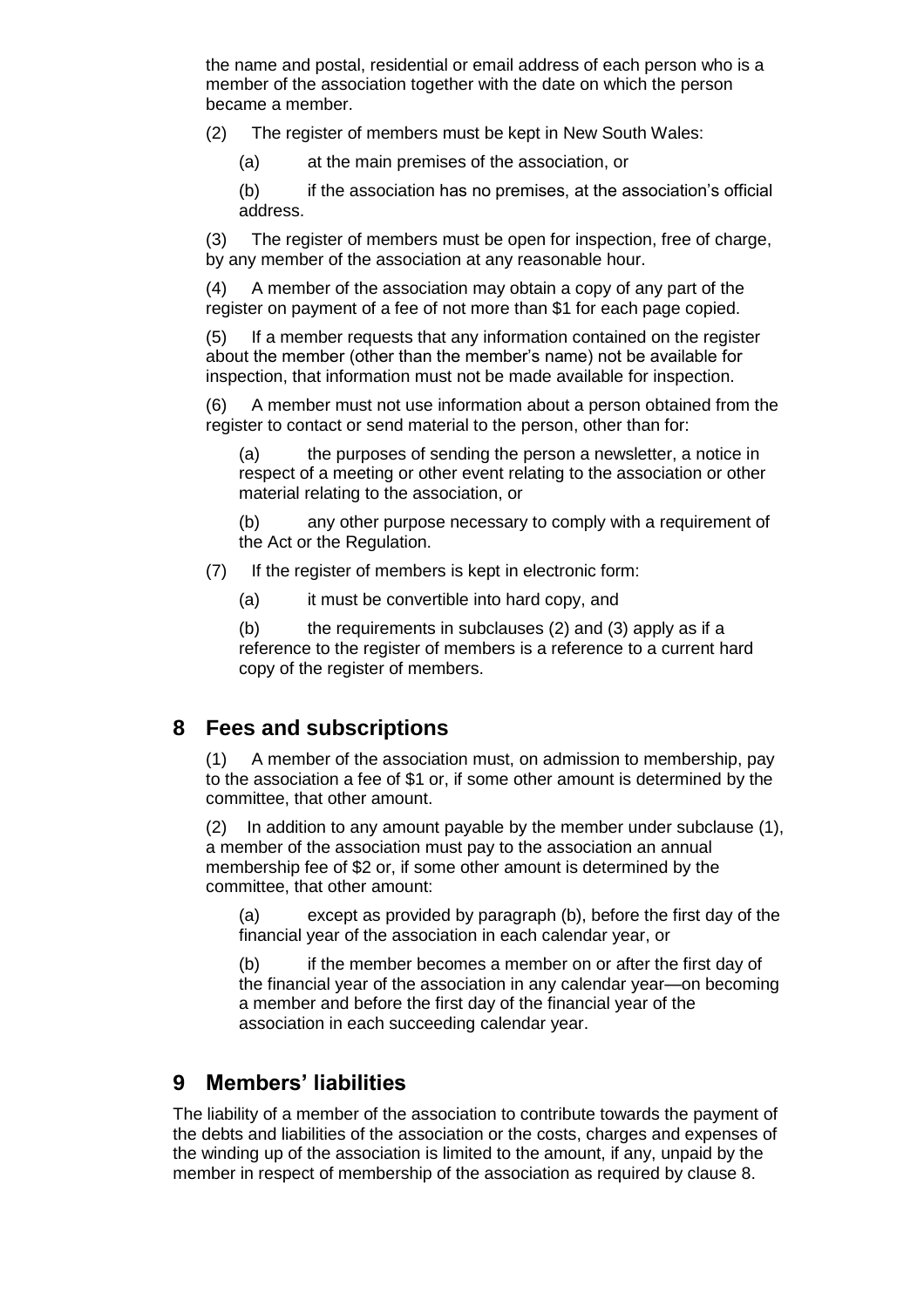# **10 Resolution of disputes**

(1) A dispute between a member and another member (in their capacity as members) of the association, or a dispute between a member or members and the association, are to be referred to a Community Justice Centre for mediation under the *Community Justice Centres Act 1983*.

(2) If a dispute is not resolved by mediation within 3 months of the referral to a Community Justice Centre, the dispute is to be referred to arbitration.

(3) The *Commercial Arbitration Act 2010* applies to a dispute referred to arbitration.

#### **11 Disciplining of members**

(1) A complaint may be made to the committee by any person that a member of the association:

(a) has refused or neglected to comply with a provision or provisions of this constitution, or

(b) has wilfully acted in a manner prejudicial to the interests of the association.

(2) The committee may refuse to deal with a complaint if it considers the complaint to be trivial or vexatious in nature.

(3) If the committee decides to deal with the complaint, the committee:

(a) must cause notice of the complaint to be served on the member concerned, and

(b) must give the member at least 14 days from the time the notice is served within which to make submissions to the committee in connection with the complaint, and

(c) must take into consideration any submissions made by the member in connection with the complaint.

(4) The committee may, by resolution, expel the member from the association or suspend the member from membership of the association if, after considering the complaint and any submissions made in connection with the complaint, it is satisfied that the facts alleged in the complaint have been proved and the expulsion or suspension is warranted in the circumstances.

(5) If the committee expels or suspends a member, the membership secretary must, within 7 days after the action is taken, cause written notice to be given to the member of the action taken, of the reasons given by the committee for having taken that action and of the member's right of appeal under clause 12.

(6) The expulsion or suspension does not take effect:

(a) until the expiration of the period within which the member is entitled to appeal against the resolution concerned, or

(b) if within that period the member exercises the right of appeal, unless and until the association confirms the resolution under clause 12, whichever is the later.

#### **12 Right of appeal of disciplined member**

(1) A member may appeal to the association in general meeting against a resolution of the committee under clause 11, within 7 days after notice of the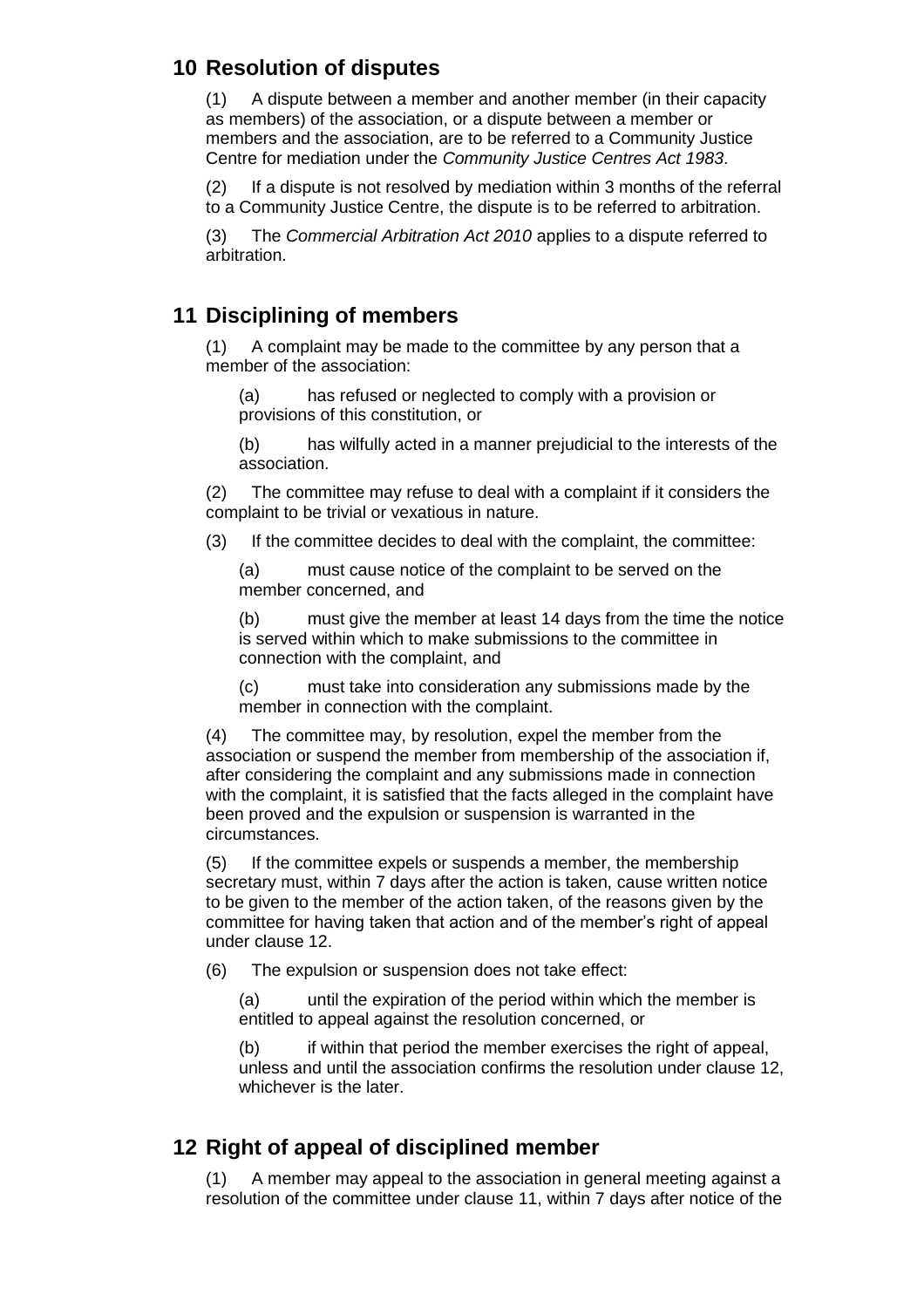resolution is served on the member, by lodging with the membership secretary a notice to that effect.

(2) The notice may, but need not, be accompanied by a statement of the grounds on which the member intends to rely for the purposes of the appeal.

(3) On receipt of a notice from a member under subclause (1), the membership secretary must notify the committee, which is to convene a general meeting of the association to be held within 28 days after the date on which the secretary received the notice.

(4) At a general meeting of the association convened under subclause (3):

(a) no business other than the question of the appeal is to be transacted, and

(b) the committee and the member must be given the opportunity to state their respective cases orally or in writing, or both, and

(c) the members present are to vote by secret ballot on the question of whether the resolution should be confirmed or revoked.

(5) The appeal is to be determined by a simple majority of votes cast by members of the association.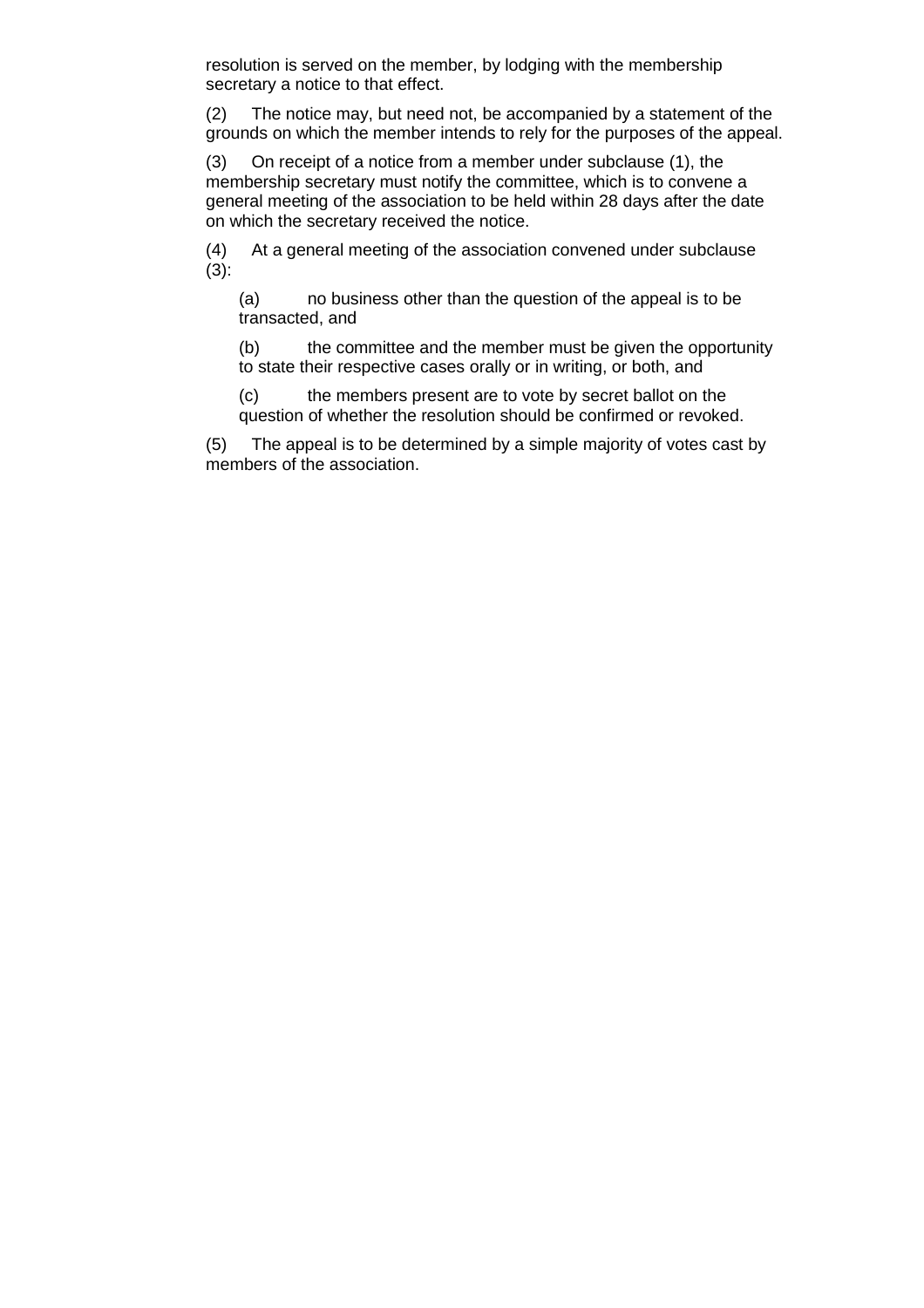#### **13 Powers of the committee**

Subject to the Act, the Regulation, this constitution and any resolution passed by the association in general meeting, the committee:

(a) is to control and manage the affairs of the association, and

(b) may exercise all the functions that may be exercised by the association, other than those functions that are required by this constitution to be exercised by a general meeting of members of the association, and

(c) has power to perform all the acts and do all things that appear to the committee to be necessary or desirable for the proper management of the affairs of the association.

# **14 Composition and membership of committee**

- (1) The committee is to consist of:
	- (a) the office-bearers of the association, and
	- (b) at least 3 ordinary committee members,

each of whom is to be elected at the annual general meeting of the association under clause 15.

**Note.** Section 28 of the Act contains further requirements concerning eligibility for membership and composition of the committee.

- (2) The total number of committee members is to be up to 9.
- (3) The office-bearers of the association are as follows:
	- (a) the president,
	- (b) the vice-president,
	- (c) the treasurer, and
	- (d) the secretary.

(4) A committee member may hold up to 2 offices (other than both the offices of president and vice-president).

(5) There is no maximum number of consecutive terms for which a committee member may hold office.

**Note.** Schedule 1 to the Act provides that an association's constitution is to address the maximum number of consecutive terms of office of any office-bearers on the committee.

(6) Each member of the committee is, subject to this constitution, to hold office until immediately before the election of committee members at the annual general meeting next following the date of the member's election, and is eligible for re-election.

#### **15 Election of committee members**

(1) Nominations of candidates for election as office-bearers of the association or as ordinary committee members:

(a) may be made in writing, signed by 2 members of the association and accompanied by the written consent of the candidate (which may be endorsed on the form of the nomination), and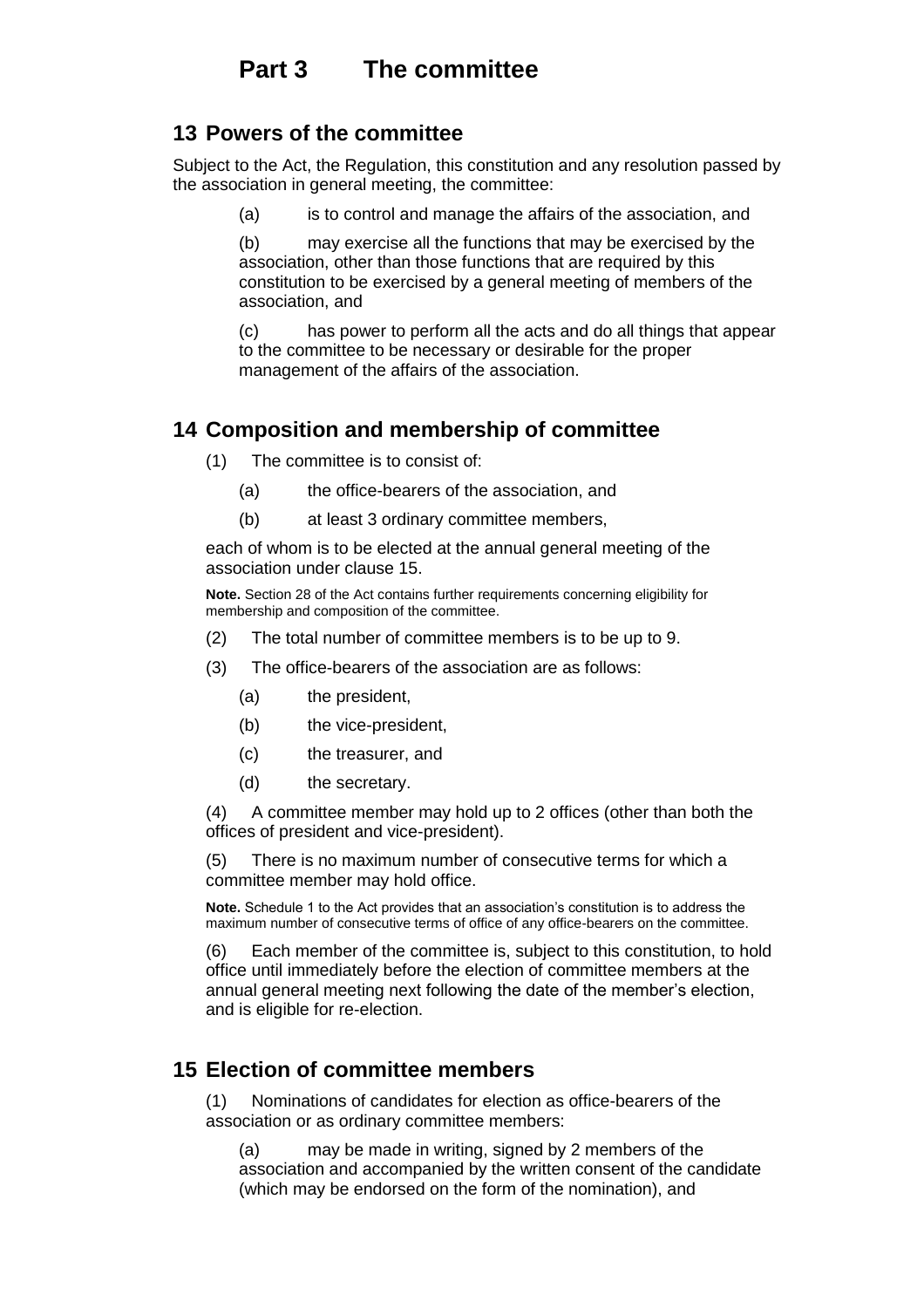(b) if so, must be delivered to the secretary of the association at least 7 days before the date fixed for the holding of the annual general meeting at which the election is to take place.

(2) Nominations of candidates for election as office-bearers of the association or as ordinary committee members may also be made verbally at the annual general meeting by 2 members of the association. The candidate must be present at the meeting and must consent to the nomination.

(3) If insufficient nominations are received to fill all vacancies on the committee, the candidates nominated are taken to be elected and further nominations are to be received verbally at the annual general meeting.

(4) If insufficient further nominations are received, any vacant positions remaining on the committee are taken to be casual vacancies.

(5) If the number of nominations received is equal to the number of vacancies to be filled, the persons nominated are taken to be elected.

(6) If the number of nominations received exceeds the number of vacancies to be filled, a ballot is to be held.

(7) The ballot for the election of office-bearers and ordinary committee members of the committee is to be conducted at the annual general meeting in any usual and proper manner that the committee directs.

(8) A person nominated as a candidate for election as an office-bearer or as an ordinary committee member of the association must be a member of the association.

#### **16 Secretary**

(1) The secretary of the association must, as soon as practicable after being appointed as secretary, lodge notice with the association of his or her address.

(2) It is the duty of the secretary to keep minutes (whether in written or electronic form) of:

(a) all appointments of office-bearers and members of the committee, and

(b) the names of members of the committee present at a committee meeting or a general meeting, and

(c) all proceedings at committee meetings and general meetings.

(3) Minutes of proceedings at a meeting must be signed by the chairperson of the meeting or by the chairperson of the next succeeding meeting.

(4) The signature of the chairperson may be transmitted by electronic means for the purposes of subclause (3).

#### **17 Treasurer**

It is the duty of the treasurer of the association to ensure:

(a) that all money due to the association is collected and received and that all payments authorised by the association are made, and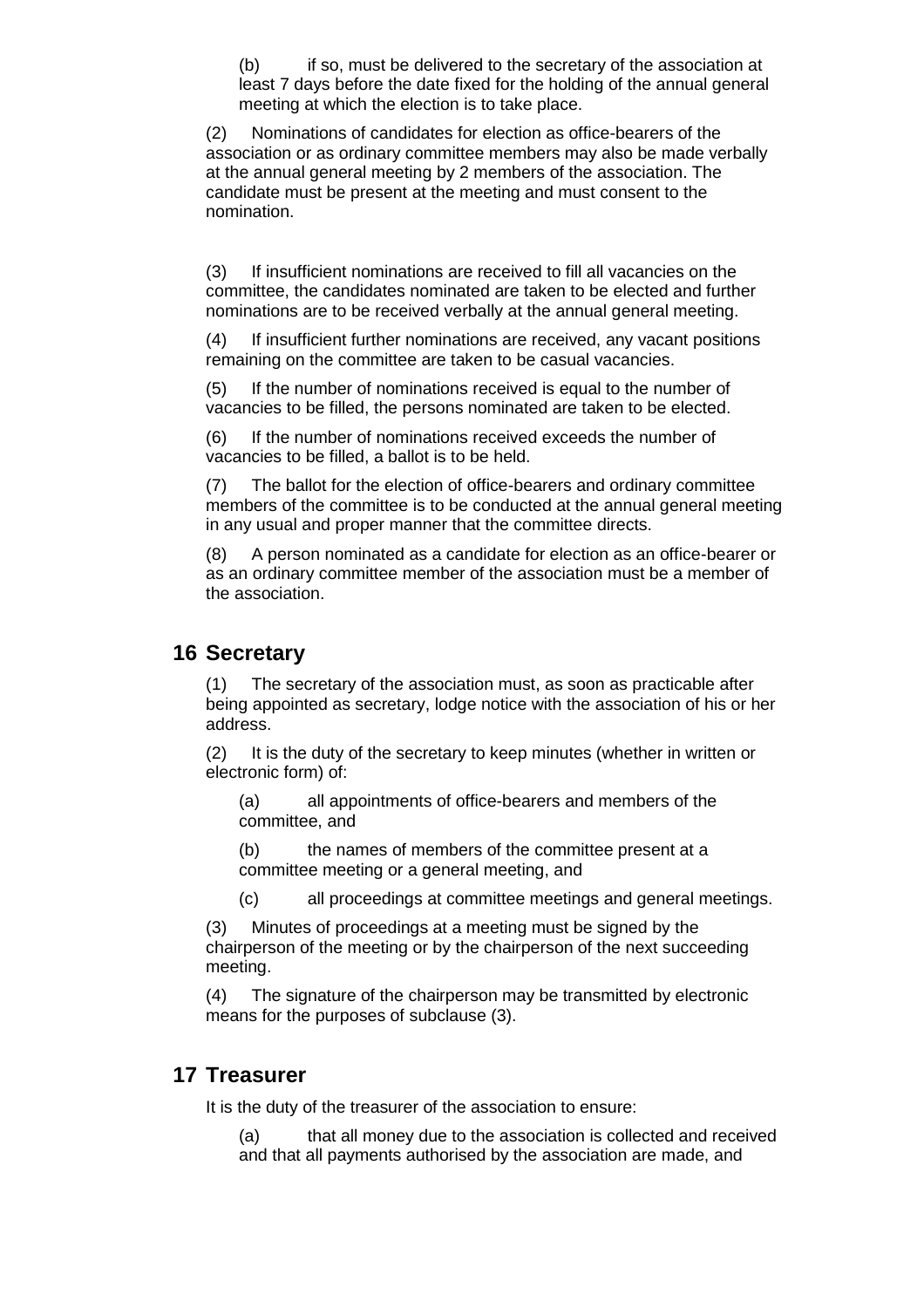(b) that correct books and accounts are kept showing the financial affairs of the association, including full details of all receipts and expenditure connected with the activities of the association.

#### **18 Casual vacancies**

In the event of a casual vacancy occurring in the membership of the committee, the committee may appoint a member of the association to fill the vacancy and the member so appointed is to hold office, subject to this constitution, until the annual general meeting next following the date of the appointment.

(2) A casual vacancy in the office of a member of the committee occurs if the member:

- (a) dies, or
- (b) ceases to be a member of the association, or

(c) is or becomes an insolvent under administration within the meaning of the *Corporations Act 2001* of the Commonwealth, or

(d) resigns office by notice in writing given to the membership secretary, or

- (e) is removed from office under clause 19, or
- (f) becomes a mentally incapacitated person, or

(g) is absent without the consent of the committee from 3 consecutive meetings of the committee, or

(h) is convicted of an offence involving fraud or dishonesty for which the maximum penalty on conviction is imprisonment for not less than 3 months, or

(i) is prohibited from being a director of a company under Part 2D.6 (Disqualification from managing corporations) of the *Corporations Act 2001* of the Commonwealth.

#### **19 Removal of committee members**

(1) The association in general meeting may by resolution remove any member of the committee from the office occupied by the member before the expiration of the member's term of office and may by resolution appoint another person to hold office until the expiration of the term of office of the member so removed.

(2) If a member of the committee to whom a proposed resolution referred to in subclause (1) relates makes representations in writing to the secretary or president (not exceeding a reasonable length) and requests that the representations be notified to the members of the association, the secretary or the president may send a copy of the representations to each member of the association or, if the representations are not so sent, the member is entitled to require that the representations be read out at the meeting at which the resolution is considered.

#### **20 Committee meetings and quorum**

(1) The committee must meet at least 3 times in each period of 12 months at the place and time that the committee may determine.

(2) Additional meetings of the committee may be convened by the president or by any member of the committee.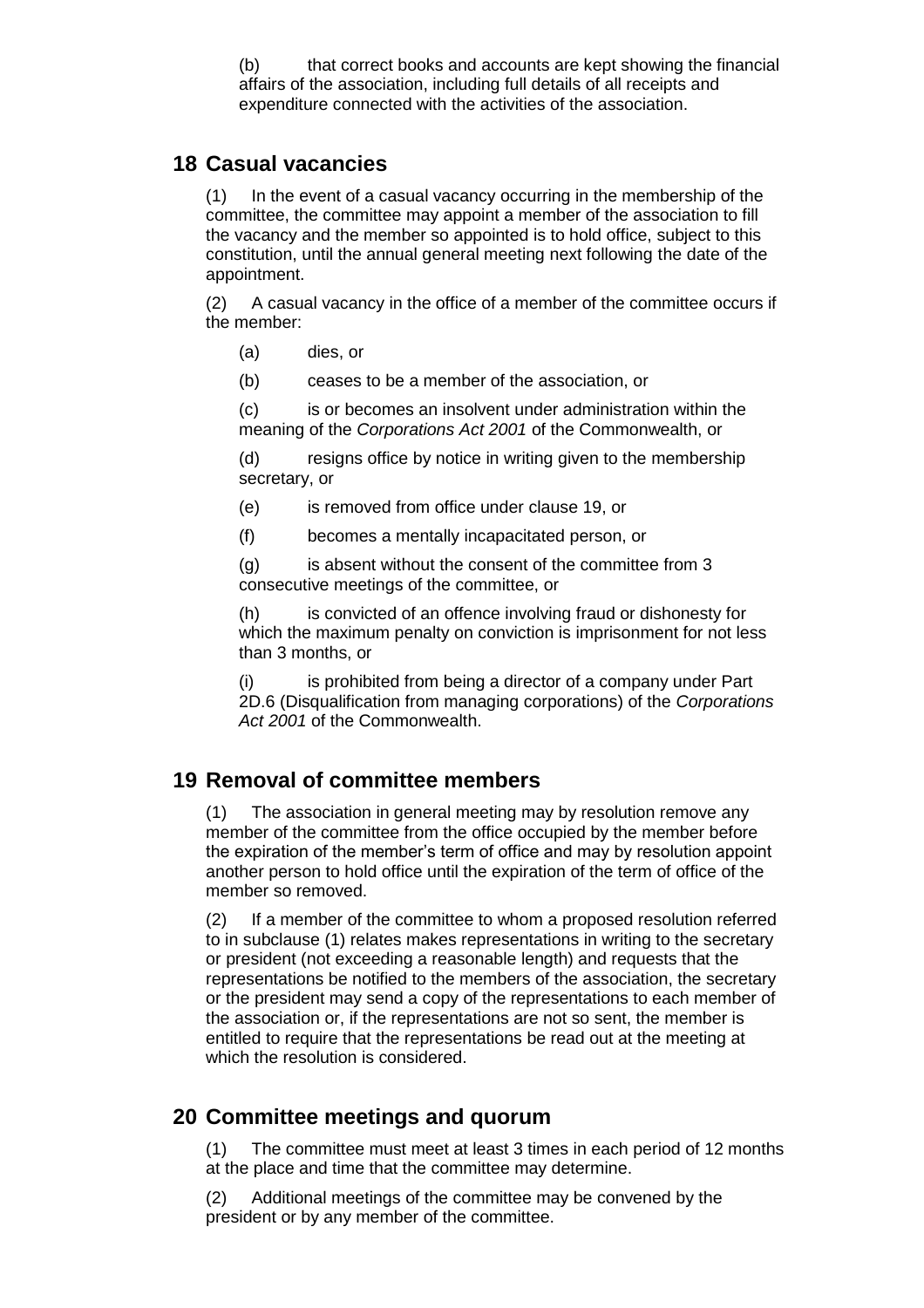(3) Oral or written notice of a meeting of the committee must be given by the secretary to each member of the committee at least 48 hours (or any other period that may be unanimously agreed on by the members of the committee) before the time appointed for the holding of the meeting.

(4) Notice of a meeting given under subclause (3) must specify the general nature of the business to be transacted at the meeting and no business other than that business is to be transacted at the meeting, except business which the committee members present at the meeting unanimously agree to treat as urgent business.

(5) Any 3 members of the committee constitute a quorum for the transaction of the business of a meeting of the committee.

(6) No business is to be transacted by the committee unless a quorum is present and if, within half an hour of the time appointed for the meeting, a quorum is not present, the meeting is to stand adjourned to the same place and at the same hour of the same day in the following week.

(7) If at the adjourned meeting a quorum is not present within half an hour of the time appointed for the meeting, the meeting is to be dissolved.

(8) At a meeting of the committee:

(a) the president or, in the president's absence, the vice-president is to preside, or

(b) if the president and the vice-president are absent or unwilling to act, one of the remaining members of the committee chosen by the members present at the meeting is to preside.

#### **21 Appointment of association members as committee members to constitute quorum**

(1) If at any time the number of committee members is less than the number required to constitute a quorum for a committee meeting, the existing committee members may appoint a sufficient number of members of the association as committee members to enable the quorum to be constituted.

(2) A member of the committee so appointed is to hold office, subject to this constitution, until the annual general meeting next following the date of the appointment.

(3) This clause does not apply to the filling of a casual vacancy to which clause 18 applies.

#### **22 Use of technology at committee meetings**

(1) A committee meeting may be held at 2 or more venues using any technology approved by the committee that gives each of the committee's members a reasonable opportunity to participate.

(2) A committee member who participates in a committee meeting using that technology is taken to be present at the meeting and, if the member votes at the meeting, is taken to have voted in person.

#### **23 Delegation by committee to sub-committee**

(1) The committee may, either by an instrument in writing or a resolution passed at a committee meeting, delegate to one or more sub-committees (consisting of the member or members of the association that the committee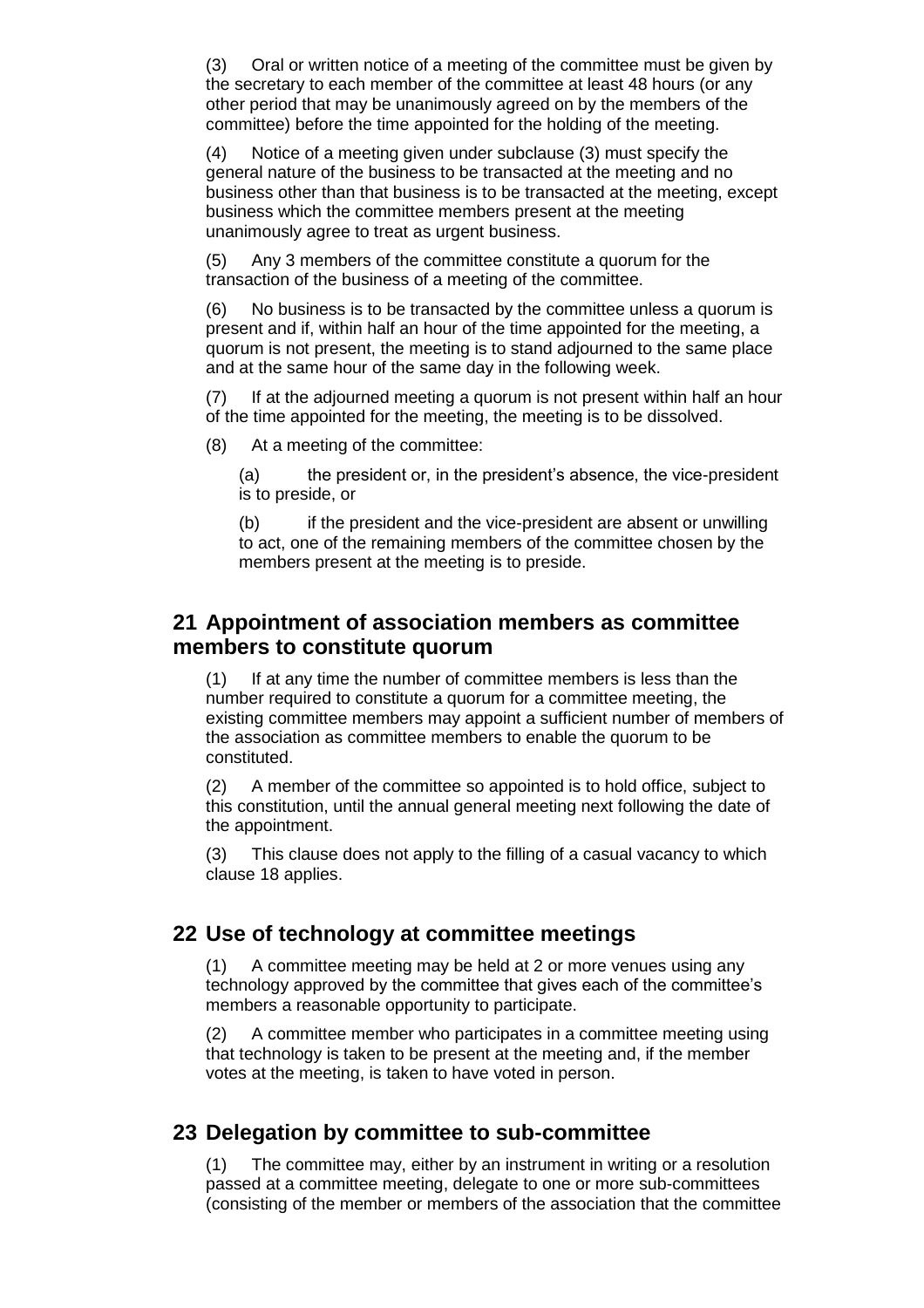thinks fit) the exercise of any of the functions of the committee that are specified in the instrument or resolution, other than:

- (a) this power of delegation, and
- (b) a function which is a duty imposed on the committee by the Act or by any other law.

(2) A function the exercise of which has been delegated to a subcommittee under this clause may, while the delegation remains unrevoked, be exercised from time to time by the sub-committee in accordance with the terms of the delegation.

(3) A delegation under this clause may be made subject to any conditions or limitations as to the exercise of any function, or as to time or circumstances, that may be specified in the instrument of delegation.

(4) Despite any delegation under this clause, the committee may continue to exercise any function delegated.

(5) Any act or thing done or suffered by a sub-committee acting in the exercise of a delegation under this clause has the same force and effect as it would have if it had been done or suffered by the committee.

(6) The committee may, by instrument in writing or resolution, revoke wholly or in part any delegation under this clause.

(7) A sub-committee may meet and adjourn as it thinks proper.

#### **24 Voting and decisions**

(1) Questions arising at a meeting of the committee or of any subcommittee appointed by the committee are to be determined by a majority of the votes of members of the committee or sub-committee present at the meeting.

(2) Each member present at a meeting of the committee or of any subcommittee appointed by the committee (including the person presiding at the meeting) is entitled to one vote but, in the event of an equality of votes on any question, the person presiding may exercise a second or casting vote.

(3) Subject to clause 20 (5), the committee may act despite any vacancy on the committee.

(4) Any act or thing done or suffered, or purporting to have been done or suffered, by the committee or by a sub-committee appointed by the committee, is valid and effectual despite any defect that may afterwards be discovered in the appointment or qualification of any member of the committee or sub-committee.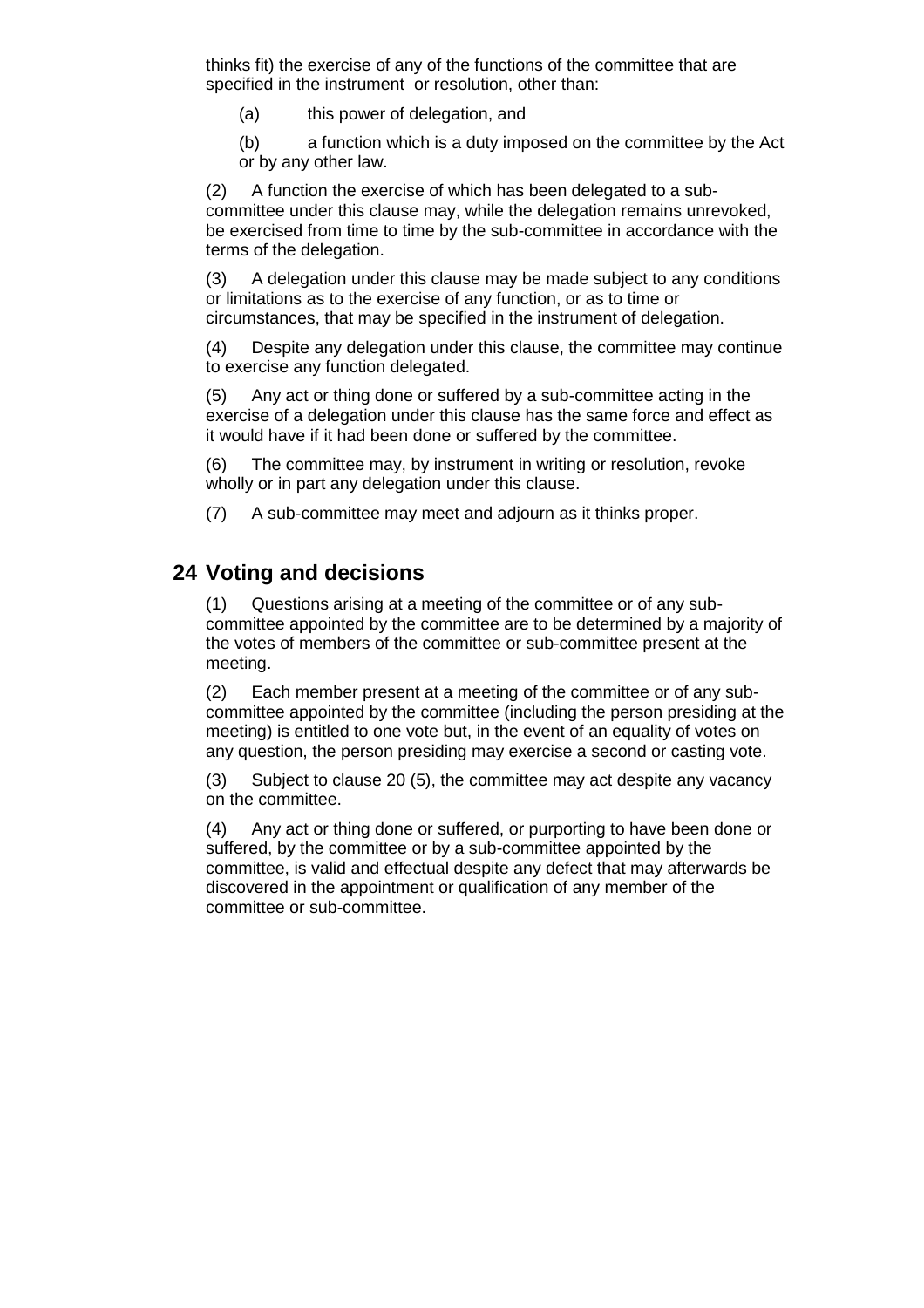#### **25 Annual general meetings - holding of**

(1) The association must hold its first annual general meeting within 18 months after its registration under the Act.

(2) The association must hold its annual general meetings:

(a) within 6 months after the close of the association's financial year, or

(b) within any later time that may be allowed or prescribed under section 37 (2) (b) of the Act.

#### **26 Annual general meetings - calling of and business at**

(1) The annual general meeting of the association is, subject to the Act and to clause 25, to be convened on the date and at the place and time that the committee thinks fit.

(2) In addition to any other business which may be transacted at an annual general meeting, the business of an annual general meeting is to include the following:

(a) to confirm the minutes of the last preceding annual general meeting and of any special general meeting held since that meeting,

(b) to receive from the committee reports on the activities of the association during the last preceding financial year,

(c) to elect office-bearers of the association and ordinary committee members, and

(d) to receive and consider any financial statement or report required to be submitted to members under the Act.

(3) An annual general meeting must be specified as that type of meeting in the notice convening it.

#### **27 Special general meetings - calling of**

(1) The committee may, whenever it thinks fit, convene a special general meeting of the association.

(2) The committee must, on the requisition of at least 5% of the total number of members, convene a special general meeting of the association.

(3) A requisition of members for a special general meeting:

- (a) must be in writing, and
- (b) must state the purpose or purposes of the meeting, and
- (c) must be signed by the members making the requisition, and
- (d) must be lodged with the secretary, and

(e) may consist of several documents in a similar form, each signed by one or more of the members making the requisition.

(4) If the committee fails to convene a special general meeting to be held within 1 month after the date on which a requisition of members for the meeting is lodged with the secretary, any one or more of the members who made the requisition may convene a special general meeting to be held not later than 3 months after that date.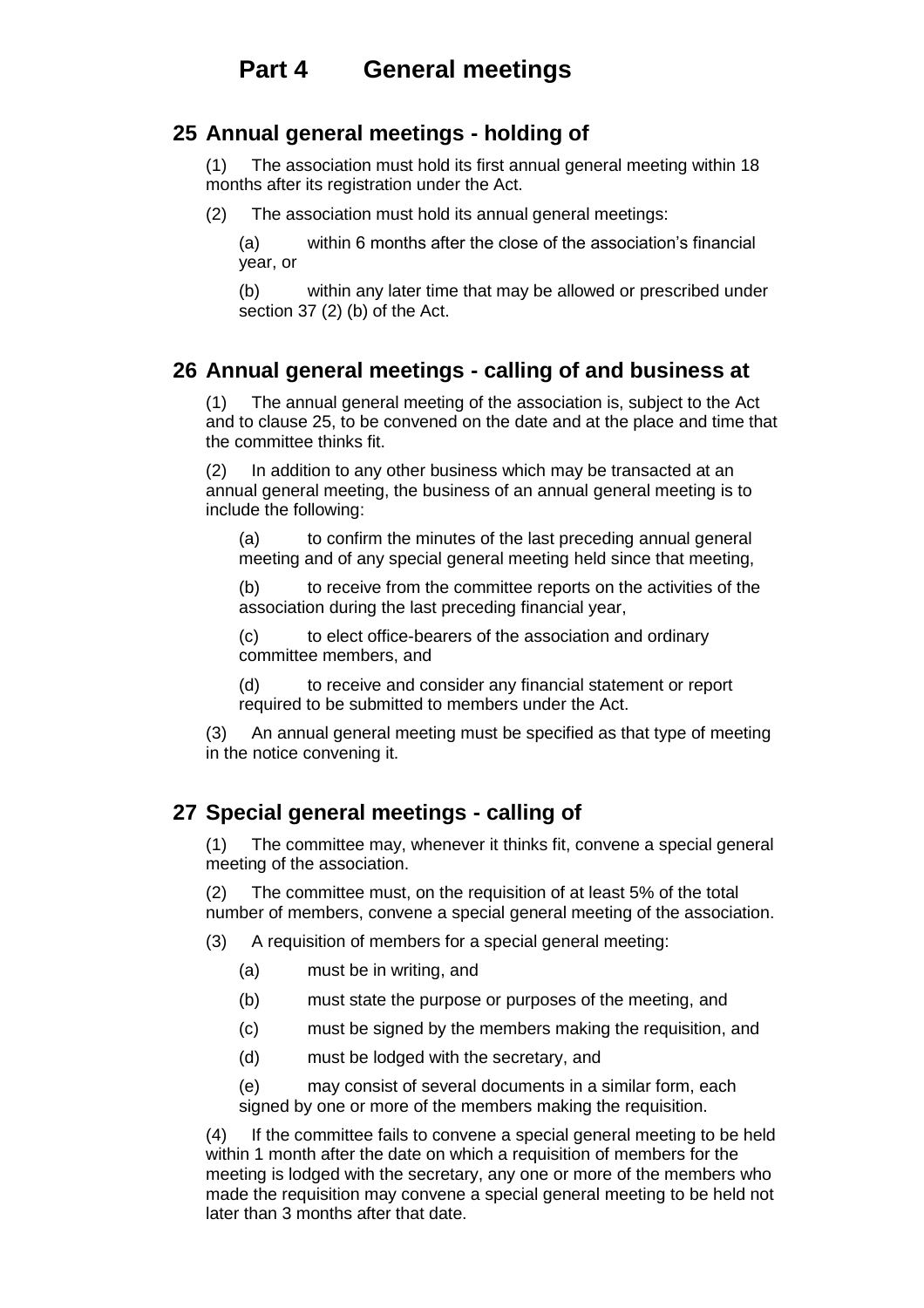(5) A special general meeting convened by a member or members as referred to in subclause (4) must be convened as nearly as is practicable in the same manner as general meetings are convened by the committee.

- (6) For the purposes of subclause (3):
	- (a) a requisition may be in electronic form, and

(b) a signature may be transmitted, and a requisition may be lodged, by electronic means.

#### **28 Notice**

(1) Except if the nature of the business proposed to be dealt with at a general meeting requires a special resolution of the association, the secretary must, at least 14 days before the date fixed for the holding of the general meeting, give a notice to each member specifying the place, date and time of the meeting and the nature of the business proposed to be transacted at the meeting.

(2) If the nature of the business proposed to be dealt with at a general meeting requires a special resolution of the association, the secretary must, at least 21 days before the date fixed for the holding of the general meeting, cause notice to be given to each member specifying, in addition to the matter required under subclause (1), the intention to propose the resolution as a special resolution.

**Note.** A special resolution must be passed in accordance with section 39 of the Act.

(3) No business other than that specified in the notice convening a general meeting is to be transacted at the meeting except, in the case of an annual general meeting, business which may be transacted under clause 26 (2).

(4) A member desiring to bring any business before a general meeting may give notice in writing of that business to the secretary who must include that business in the next notice calling a general meeting given after receipt of the notice from the member.

#### **29 Quorum for general meetings**

(1) No item of business is to be transacted at a general meeting unless a quorum of members entitled under this constitution to vote is present during the time the meeting is considering that item.

(2) Five members present (being members entitled under this constitution to vote at a general meeting) constitute a quorum for the transaction of the business of a general meeting.

(3) If within half an hour after the appointed time for the commencement of a general meeting a quorum is not present, the meeting:

(a) if convened on the requisition of members—is to be dissolved, and

(b) in any other case—is to stand adjourned to the same day in the following week at the same time and (unless another place is specified at the time of the adjournment by the person presiding at the meeting or communicated by written notice to members given before the day to which the meeting is adjourned) at the same place.

(4) If at the adjourned meeting a quorum is not present within half an hour after the time appointed for the commencement of the meeting, the members present (being at least 3) are to constitute a quorum.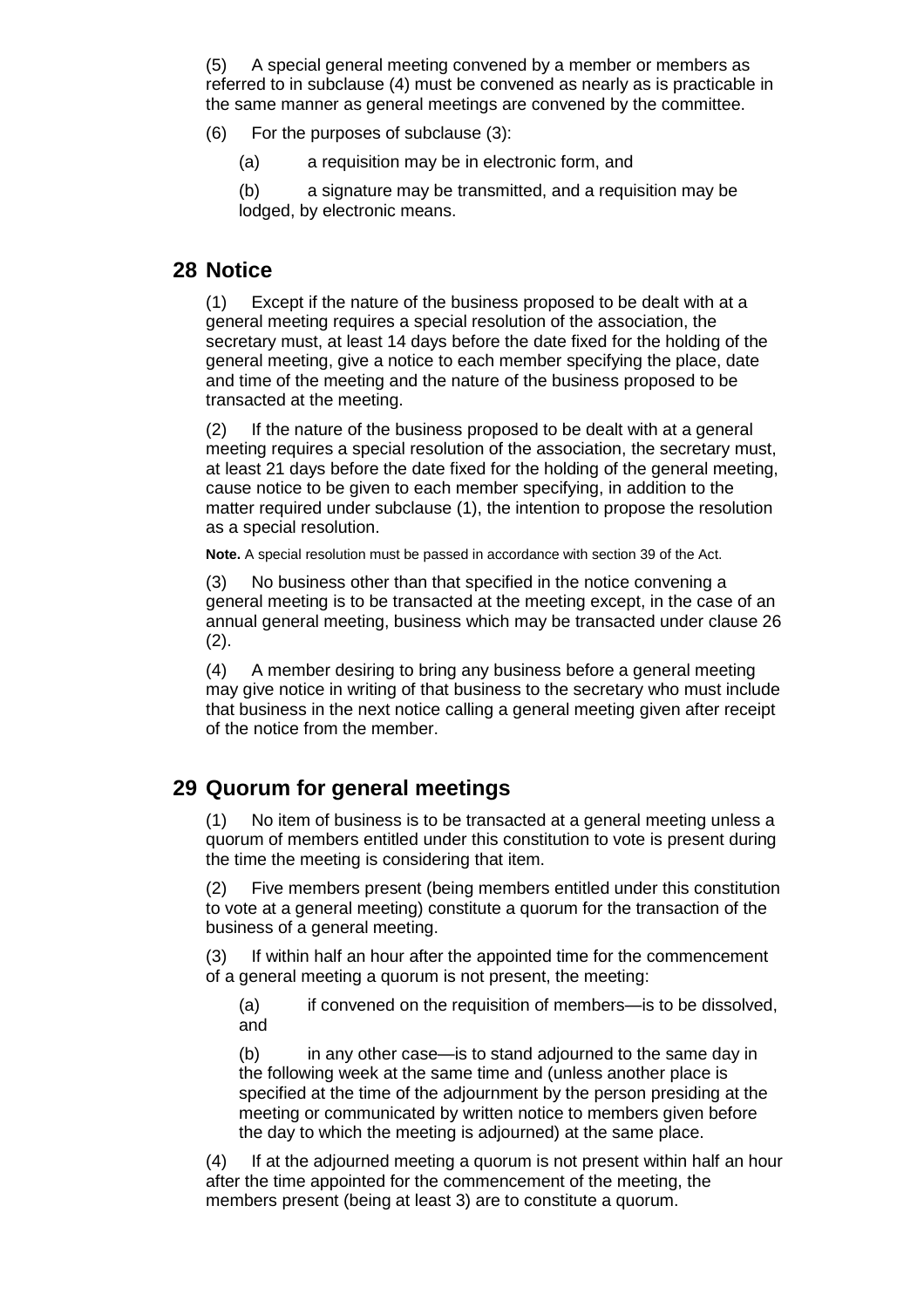#### **30 Presiding member**

(1) The president or, in the president's absence, the vice-president, is to preside as chairperson at each general meeting of the association.

(2) If the president and the vice-president are absent or unwilling to act, the members present must elect one of their number to preside as chairperson at the meeting.

#### **31 Adjournment**

(1) The chairperson of a general meeting at which a quorum is present may, with the consent of the majority of members present at the meeting, adjourn the meeting from time to time and place to place, but no business is to be transacted at an adjourned meeting other than the business left unfinished at the meeting at which the adjournment took place.

(2) If a general meeting is adjourned for 14 days or more, the secretary must give written or oral notice of the adjourned meeting to each member of the association stating the place, date and time of the meeting and the nature of the business to be transacted at the meeting.

(3) Except as provided in subclauses (1) and (2), notice of an adjournment of a general meeting or of the business to be transacted at an adjourned meeting is not required to be given.

# **32 Making of decisions**

(1) A question arising at a general meeting of the association is to be determined by:

(a) a show of hands or, if the meeting is one to which clause 37 applies, any appropriate corresponding method that the committee may determine, or

(b) if on the motion of the chairperson or if 5 or more members present at the meeting decide that the question should be determined by a written ballot—a written ballot.

(2) If the question is to be determined by a show of hands, a declaration by the chairperson that a resolution has, on a show of hands, been carried or carried unanimously or carried by a particular majority or lost, or an entry to that effect in the minute book of the association, is evidence of the fact without proof of the number or proportion of the votes recorded in favour of or against that resolution.

(3) Subclause (2) applies to a method determined by the committee under subclause (1) (a) in the same way as it applies to a show of hands.

(4) If the question is to be determined by a written ballot, the ballot is to be conducted in accordance with the directions of the chairperson.

# **33 Special resolutions**

A special resolution may only be passed by the association in accordance with section 39 of the Act.

# **34 Voting**

(1) On any question arising at a general meeting of the association a member has one vote only.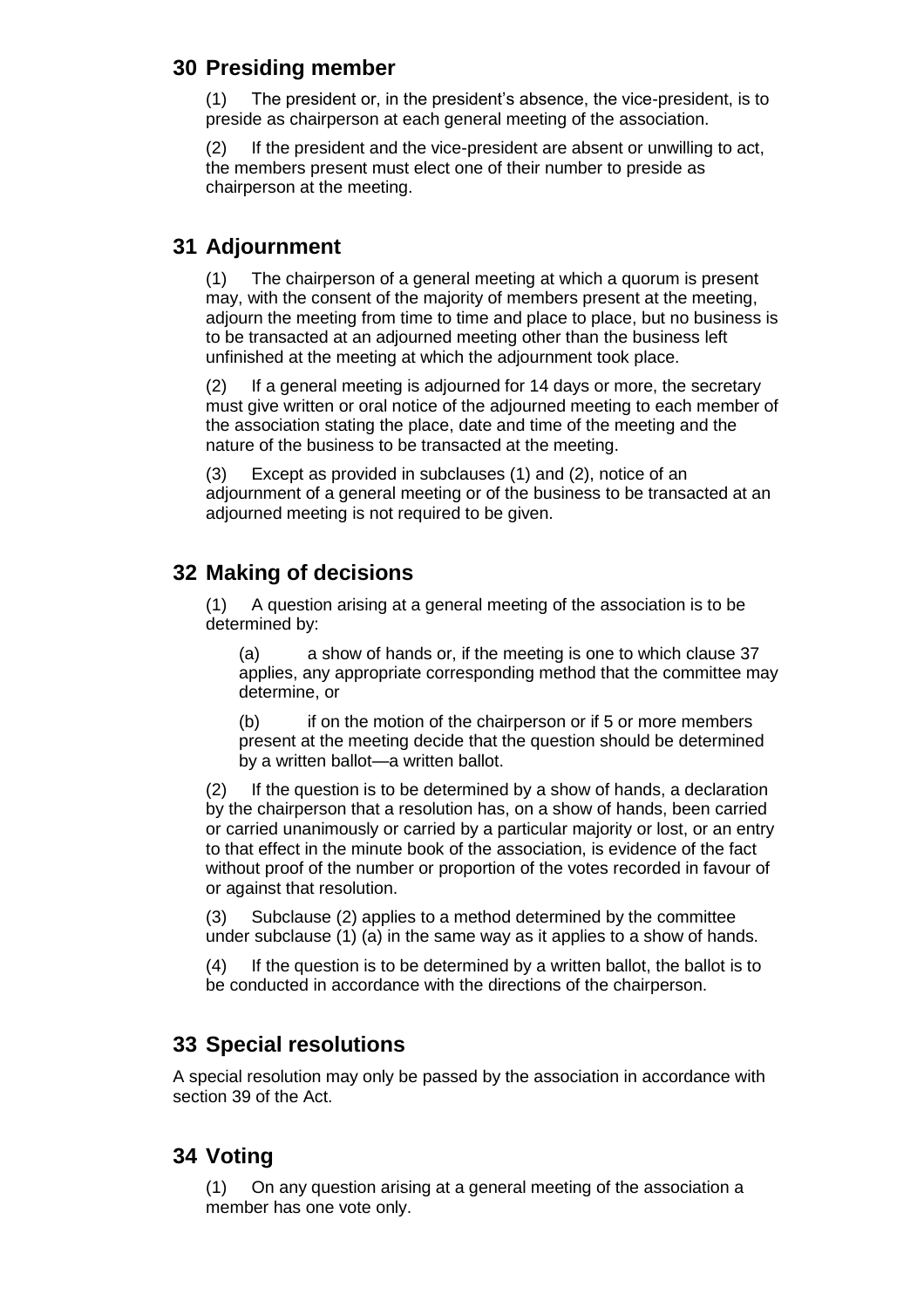(2) In the case of an equality of votes on a question at a general meeting, the chairperson of the meeting is entitled to exercise a second or casting vote.

(3) A member is not entitled to vote at any general meeting of the association unless all money due and payable by the member to the association has been paid.

(4) A member is not entitled to vote at any general meeting of the association if the member is under 18 years of age.

#### **35 Proxy votes not permitted**

Proxy voting must not be undertaken at or in respect of a general meeting.

**Note.** Schedule 1 to the Act provides that an association's constitution is to address whether members of the association are entitled to vote by proxy at general meetings.

#### **36 Postal or electronic ballots**

(1) The association may hold a postal or electronic ballot (as the committee determines) to determine any issue or proposal (other than an appeal under clause 12).

(2) A postal or electronic ballot is to be conducted in accordance with Schedule 3 to the Regulation.

#### **37 Use of technology at general meetings**

(1) A general meeting may be held at 2 or more venues using any technology approved by the committee that gives each of the association's members a reasonable opportunity to participate.

(2) A member of an association who participates in a general meeting using that technology is taken to be present at the meeting and, if the member votes at the meeting, is taken to have voted in person.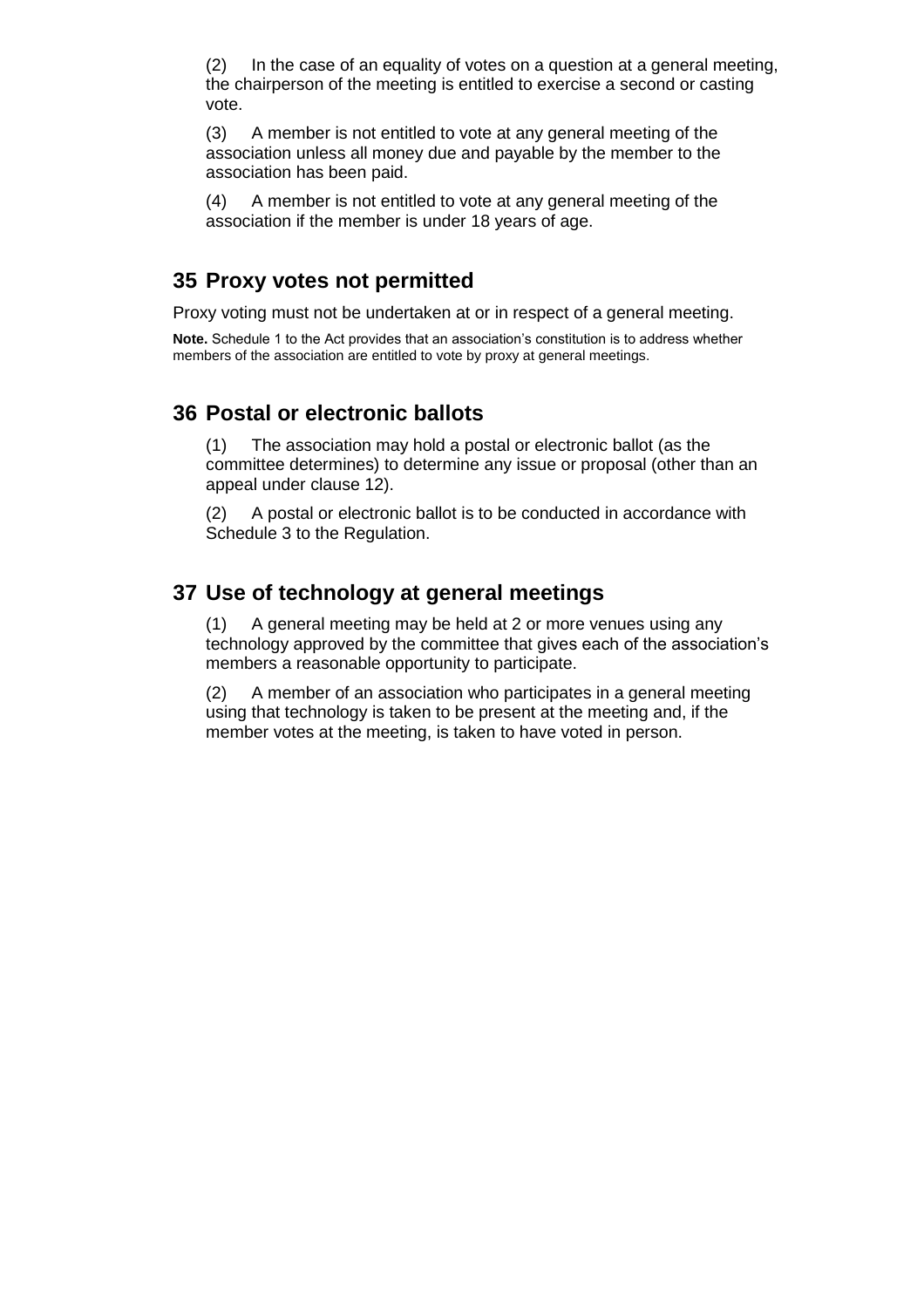# **Part 5 Miscellaneous**

#### **38 Insurance**

The association may effect and maintain insurance.

#### **39 Funds - source**

(1) The funds of the association are to be derived from entrance fees and annual subscriptions of members, donations and, subject to any resolution passed by the association in general meeting, any other sources that the committee determines.

(2) All money received by the association must be deposited as soon as practicable and without deduction to the credit of the association's bank or other authorised deposit-taking institution account.

(3) The association must, as soon as practicable after receiving any money, issue an appropriate receipt.

#### **40 Funds - management**

(1) Subject to any resolution passed by the association in general meeting, the funds of the association are to be used solely in pursuance of the objects of the association in the manner that the committee determines.

(2) All cheques, drafts, bills of exchange, promissory notes and other negotiable instruments must be signed by 2 authorised signatories.

#### **41 Association is non-profit**

Subject to the Act and the Regulation, the association must apply its funds and assets solely in pursuance of the objects of the association and must not conduct its affairs so as to provide a pecuniary gain for any of its members.

**Note.** Section 5 of the Act defines **pecuniary gain** for the purpose of this clause.

#### **42 Distribution of property on winding up of association**

(1) Subject to the Act and the Regulations, in a winding up of the association, any surplus property of the association is to be transferred to another organisation with similar objects and which is not carried on for the profit or gain of its individual members.

(2) In this clause, a reference to the surplus property of an association is a reference to that property of the association remaining after satisfaction of the debts and liabilities of the association and the costs, charges and expenses of the winding up of the association.

**Note.** Section 65 of the Act provides for distribution of surplus property on the winding up of an association.

#### **43 Change of name, objects and constitution**

An application for registration of a change in the association's name, objects or constitution in accordance with section 10 of the Act is to be made by the public officer or a committee member.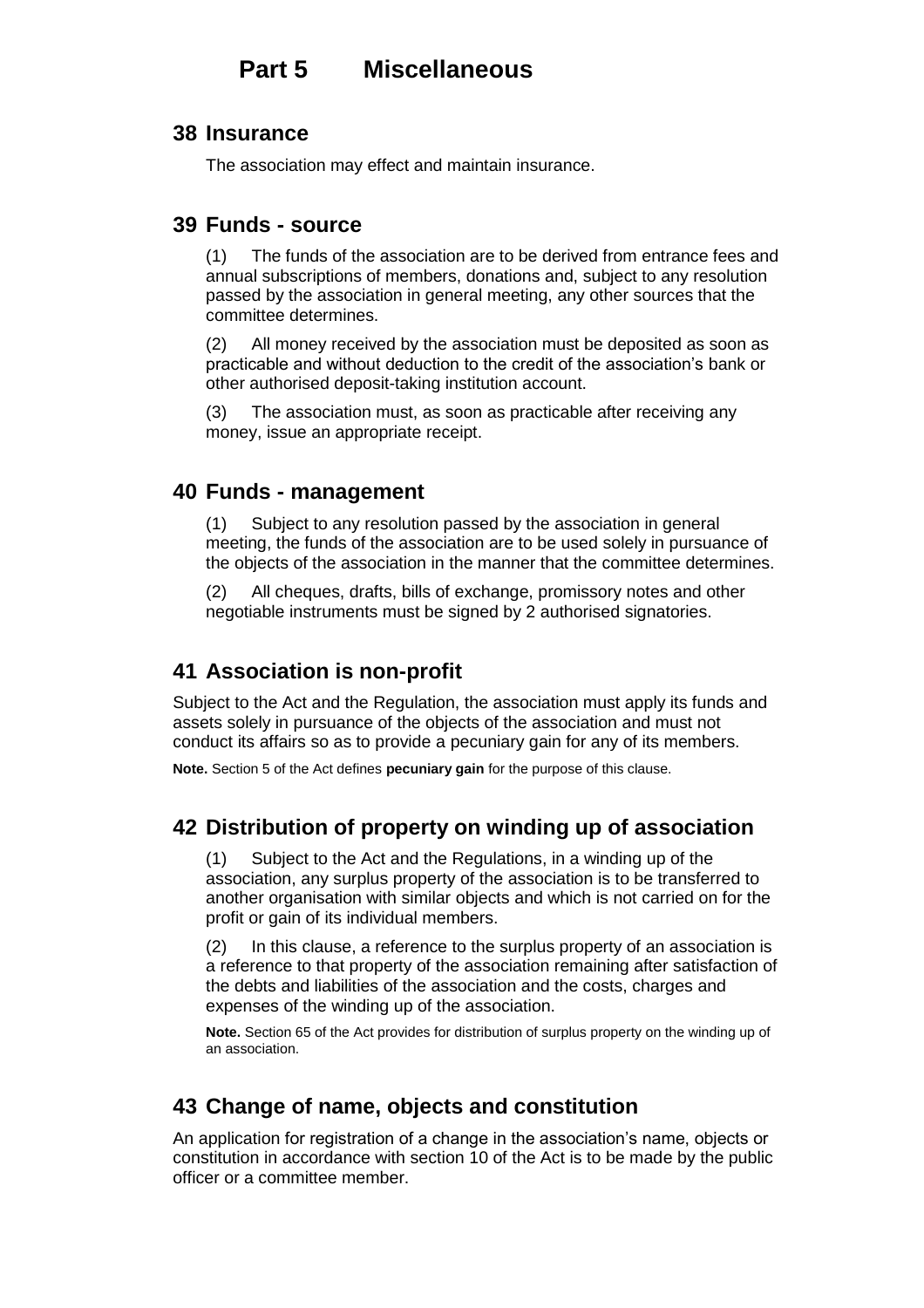# **44 Custody of books etc**

Except as otherwise provided by this constitution, all records, books and other documents relating to the association must be kept in New South Wales:

(a) at the main premises of the association, in the custody of the public officer or a member of the association (as the committee determines), or

(b) if the association has no premises, at the association's official address, in the custody of the public officer.

#### **45 Inspection of books etc**

(1) The following documents must be open to inspection, free of charge, by a member of the association at any reasonable hour:

(a) records, books and other financial documents of the association,

(b) this constitution, and

(c) minutes of all committee meetings and general meetings of the association.

(2) A member of the association may obtain a copy of any of the documents referred to in subclause (1) on payment of a fee of not more than \$1 for each page copied.

(3) Despite subclauses (1) and (2), the committee may refuse to permit a member of the association to inspect or obtain a copy of records of the association that relate to confidential, personal, employment, commercial or legal matters or where to do so may be prejudicial to the interests of the association.

#### **46 Service of notices**

(1) For the purpose of this constitution, a notice may be served on or given to a person:

- (a) by delivering it to the person personally, or
- (b) by sending it by pre-paid post to the address of the person, or

(c) by sending it by facsimile transmission or some other form of electronic transmission to an address specified by the person for giving or serving the notice.

(2) For the purpose of this constitution, a notice is taken, unless the contrary is proved, to have been given or served:

(a) in the case of a notice given or served personally, on the date on which it is received by the addressee, and

(b) in the case of a notice sent by pre-paid post, on the date when it would have been delivered in the ordinary course of post, and

(c) in the case of a notice sent by facsimile transmission or some other form of electronic transmission, on the date it was sent or, if the machine from which the transmission was sent produces a report indicating that the notice was sent on a later date, on that date.

#### **47 Financial year**

The financial year of the association is: